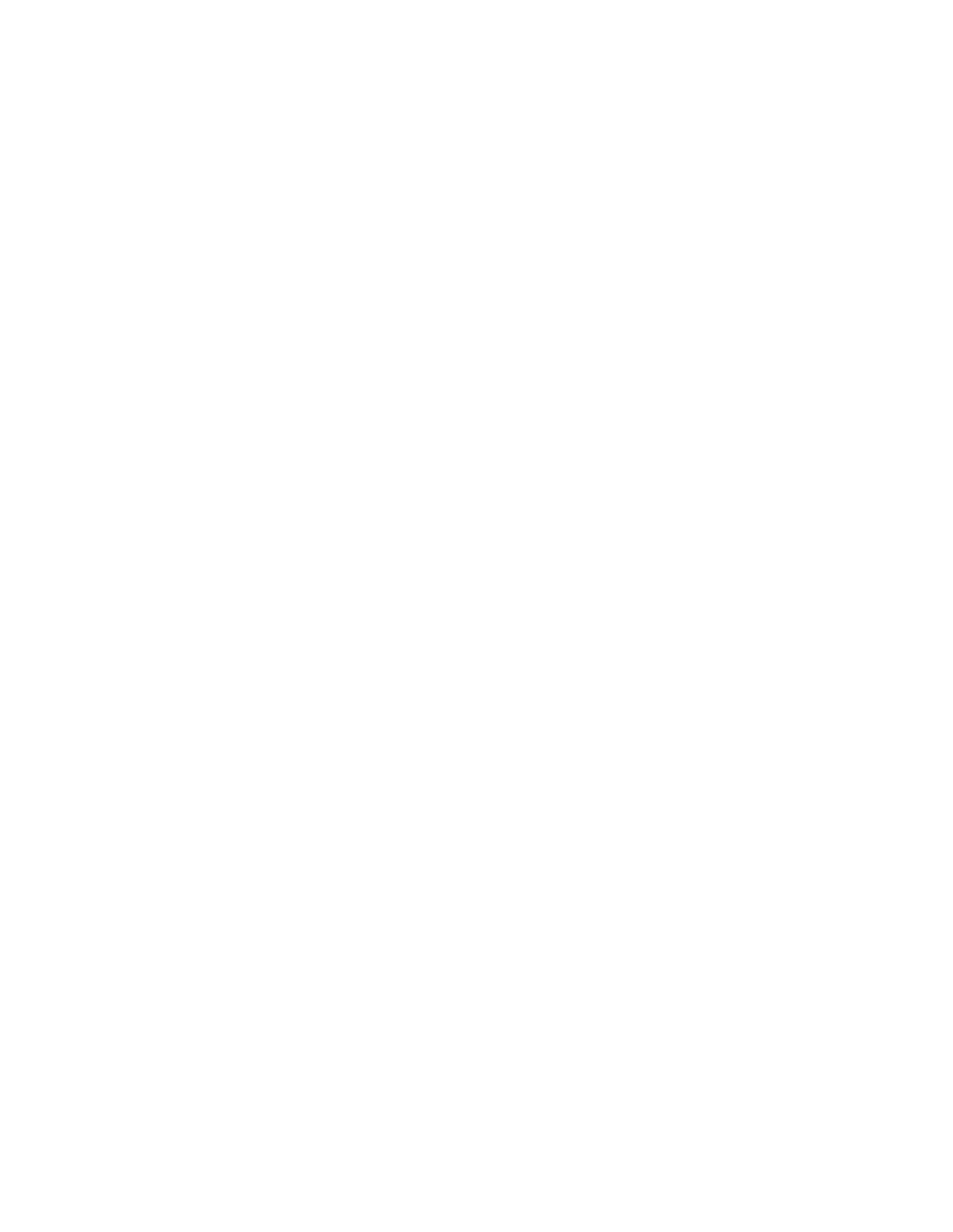## **TABLE OF CONTENTS**

| <b>School Travel Plan Contents</b> |  |
|------------------------------------|--|
|                                    |  |

#### **Portions of the material in this guide have been adapted from:**

The National Center for Safe Routes to School: www.saferoutesinfo.org

Illinois SRTS School Travel Plan: www.dot.il.gov/saferoutes/SafeRoutesSchoolTravelPlanContent.aspx

School Travel Plan Guidelines by Ohio Department of Transportation: http://www.dot.state.oh.us/SafeRoutes/Default.htm

For questions about this guide, and available resources including a Glossary of Terms, contact the VA SRTS Coordinator at (804)371-4868 or by visit the Virginia Department of Transportation's Safe Routes to School website: http://www.virginiadot.org/saferoutes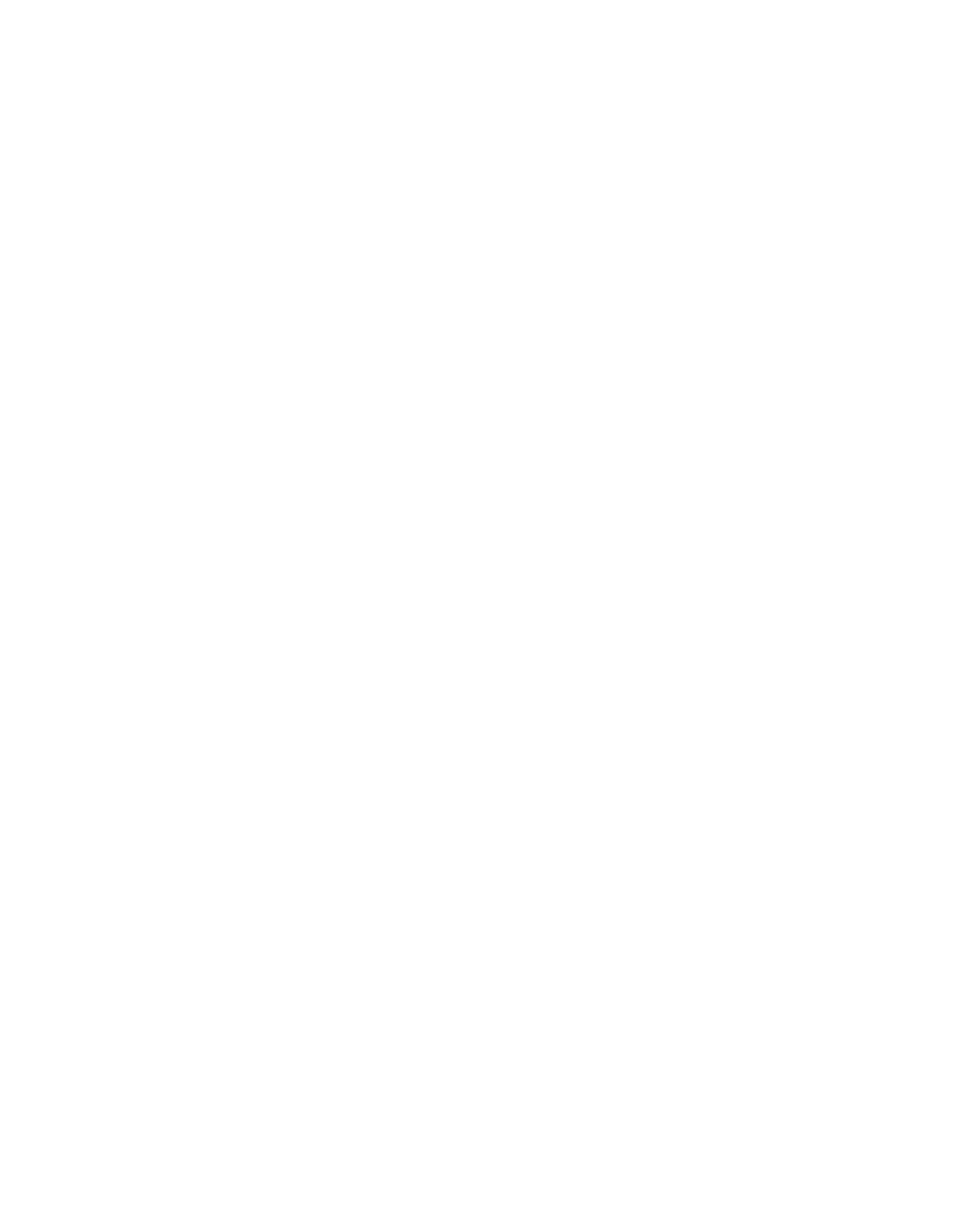# **Virginia School Travel Plan – Reference Guide**

# **Introduction**

The specific purpose of this guide is to assist you in creating a School Travel Plan, which is a required component in advance of any funding application to the Virginia Safe Routes to School (SRTS) Program. This guide describes each of the Virginia School Travel Plan components in detail, what to include, and how to find the necessary information to write the best possible plan. If you would like to find out more information about getting started on SRTS planning, a good resource is the SRTS Guide at the National Center for Safe Routes to School at http://www.saferoutesinfo.org/guide/

# **What Is a School Travel Plan?**

A School Travel Plan, or Safe Routes to School Plan, is a written document that outlines a school community's intentions for making travel to and from school more sustainable and safe. This is accomplished by reducing individual car trips, increasing active transportation, and making the walking and bicycling environment safer. It is often the first step in a successful Safe Routes to School program. **The plan will be the school community's guiding document for putting its SRTS program into action.** 

The plan is created through a team-based process that identifies the barriers to biking and walking and formulates a set of solutions to address them. The School Travel Plan is developed in consultation with the entire school community and is an important tool in improving student and community health, safety, traffic congestion and air quality. It is the first step in preparing schools to make important changes in their school travel environments. It can address the needs of **a single school or many schools** in a division or region.

# **The Virginia Safe Routes to School Program**

The Virginia Safe Routes to School Program (SRTS) is a federally-funded program administered by the Virginia Department of Transportation. The Virginia SRTS Program supports projects and programs that enable and encourage walking and bicycling to school. **A School Travel Plan is a required component of all applications for Virginia SRTS funds.** Visit the Virginia SRTS website at

http://www.virginiadot.org/saferoutes for more information on deadlines and how to submit School Travel Plans, program eligibility, guidance documents, and resources to assist in the initial creation of School Travel Plans.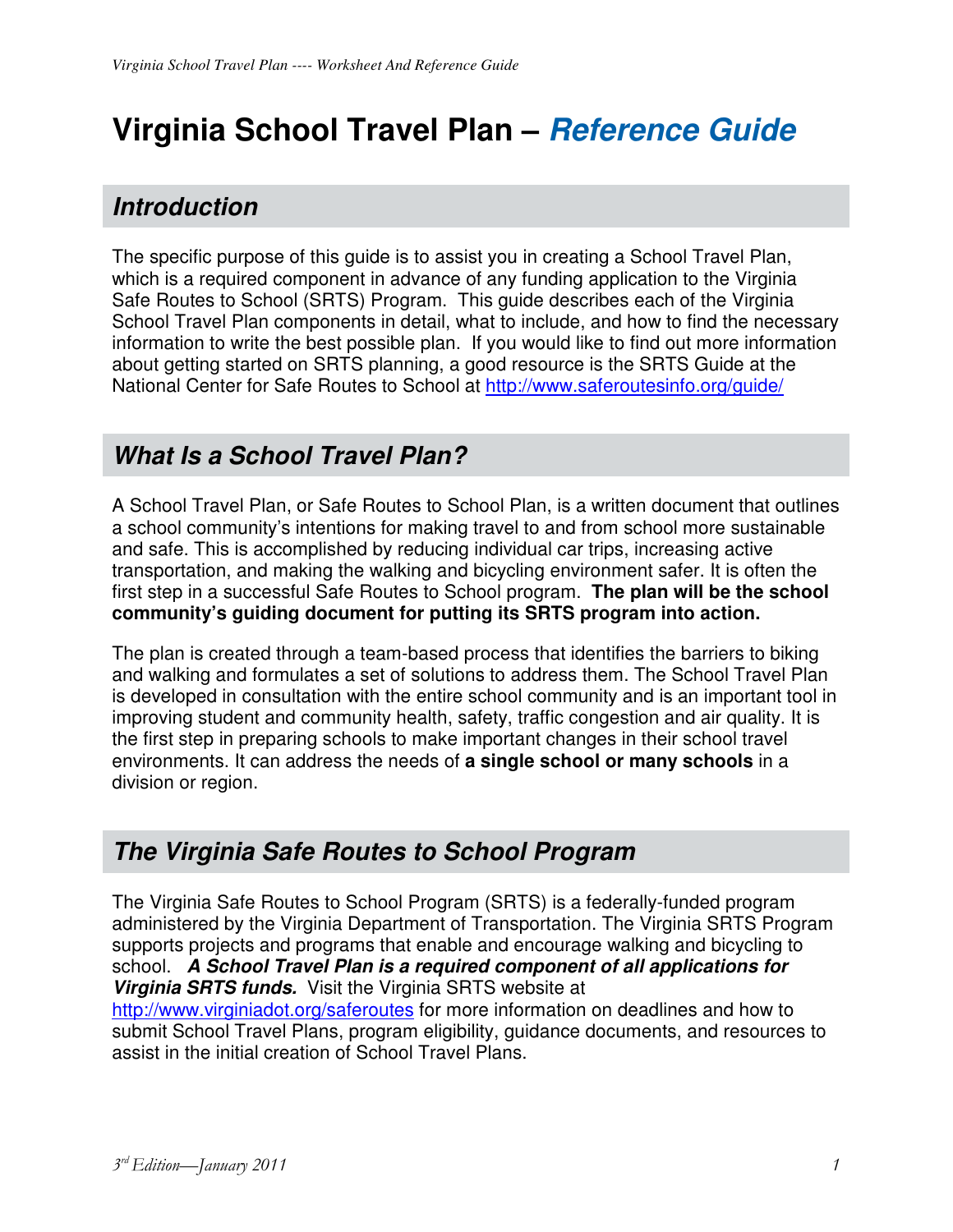The Virginia SRTS Program funds infrastructure activities for the implementation of School Travel Plans. **Infrastructure projects** improve the physical or 'built' walking and bicycling environment around schools. This can include many improvements such as installing sidewalks or crosswalks, fixing hazards, or slowing traffic near schools.

# **The Benefits of School Travel Plans**

School Travel Plans are not just about school travel. They also address the goal of creating livable communities. Neighborhoods that promote and facilitate walking and bicycling are attractive to residents and support healthy lifestyles. And to reach this ideal, a solid planning process is needed. The School Travel Plan process results in many benefits for schools, including:

- $\triangleright$  Greater community awareness and involvement around travel issues;
- $\triangleright$  A prioritized set of needs and targeted resources;
- $\triangleright$  A mechanism for securing funds for projects and programs;
- $\triangleright$  School Wellness Policy fulfillment by planning for increased student physical activity;
- $\triangleright$  Continuity of action when leadership and participation levels change;
- $\triangleright$  A plan for evaluation that tracks progress and outcome;
- $\triangleright$  Creation of new partnerships between the school, families, local officials, transportation professionals, police, health advocates and the community at large; and

By engaging in the School Travel Plan process, a community commits to the vision of a better place for its children and, ultimately, all its residents.

## **Tips for Creating a Successful Safe Routes to School Program**

Writing a School Travel Plan and creating a Safe Routes to School Program requires some effort, but with forethought and good organization the process can be smooth and efficient. The following steps provide a framework for gathering the information you need and putting the School Travel Plan together:

- **Bring together the right people:** Forming a School Travel Plan team or committee is the first step in beginning work. Identify a diverse set of people who want to make walking and bicycling to school safe and appealing for children.
- **Hold a kick off meeting and set a vision:** A goal of the first Team meeting is to create a vision and generate next steps for the group members. Gather participants' input on priorities for school travel and get a commitment from the group to continue working together on the School Travel Plan.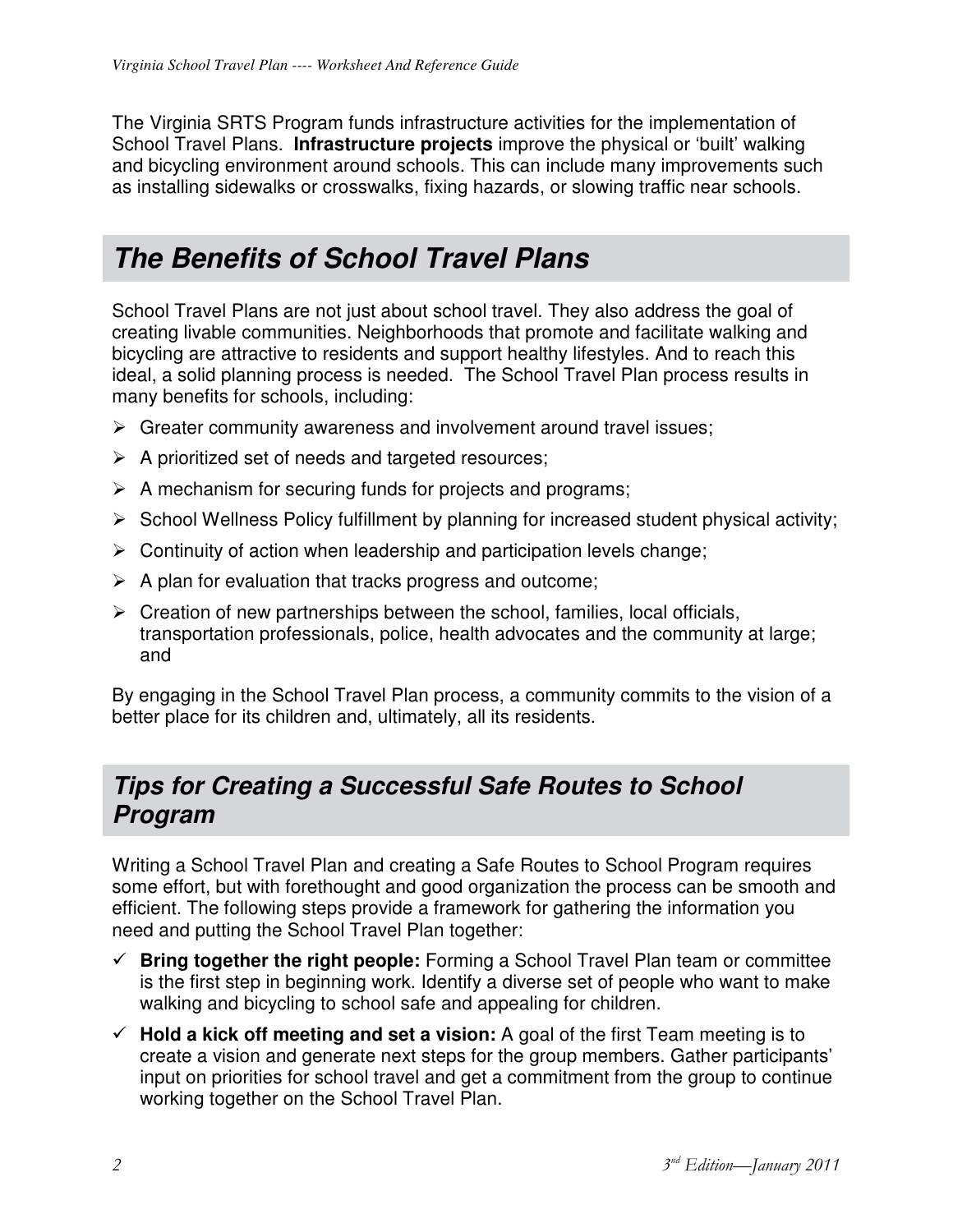- **Gather information and identify issues:** Collect information regarding the current travel situation as well as the barriers that exist for walking and bicycling travel.
- **Identify solutions:** Solutions to challenges and barriers will include a combination of the "5 E's", education, encouragement, engineering, enforcement and evaluation strategies. Safety is the first consideration.
- **Write the plan:** Keep your plan clear, concise and prioritized. Detail each strategy and create a realistic time schedule for your program.
- **Get the plan and people moving:** Host an initial event to start building enthusiasm for your efforts. Participate in International Walk to School Day or celebrate a Walking Wednesday. Distribute your plan to local officials and publicize it in the media.
- **Evaluate, adjust and keep moving:** to sustain the program, identify and encourage additional program champions and let people know about your successes.

# **Putting Together the Plan**

This reference guide includes a worksheet with the recommended layout for the School Travel Plan. When you are ready to finalize the plan have local government and school officials endorse it and submit the plan to the Virginia SRTS Coordinator (see contact information and information regarding deadlines for submission at http://www.virginiadot.org/saferoutes.) Formal resolutions are not required at this time; if you are interested in using the plan to apply for funding from the VA SRTS Program, you will need to provide resolutions and other support documents at that time.

# **School Travel Plan Contents**

There are 11 sections and each section has details on how to complete it. The sections in this guide correspond to those on the School Travel Plan worksheet. You may choose to use the worksheet or to create your own plan using the worksheet as a model. In either case, use this general format when writing a School Travel Plan.

## **SECTION 1: INTRODUCTION**

**Summary:** The introduction will explain your understanding of and motivation for completing a School Travel Plan. Your introduction should be brief and should encapsulate the essence of what your community hopes to accomplish through the plan.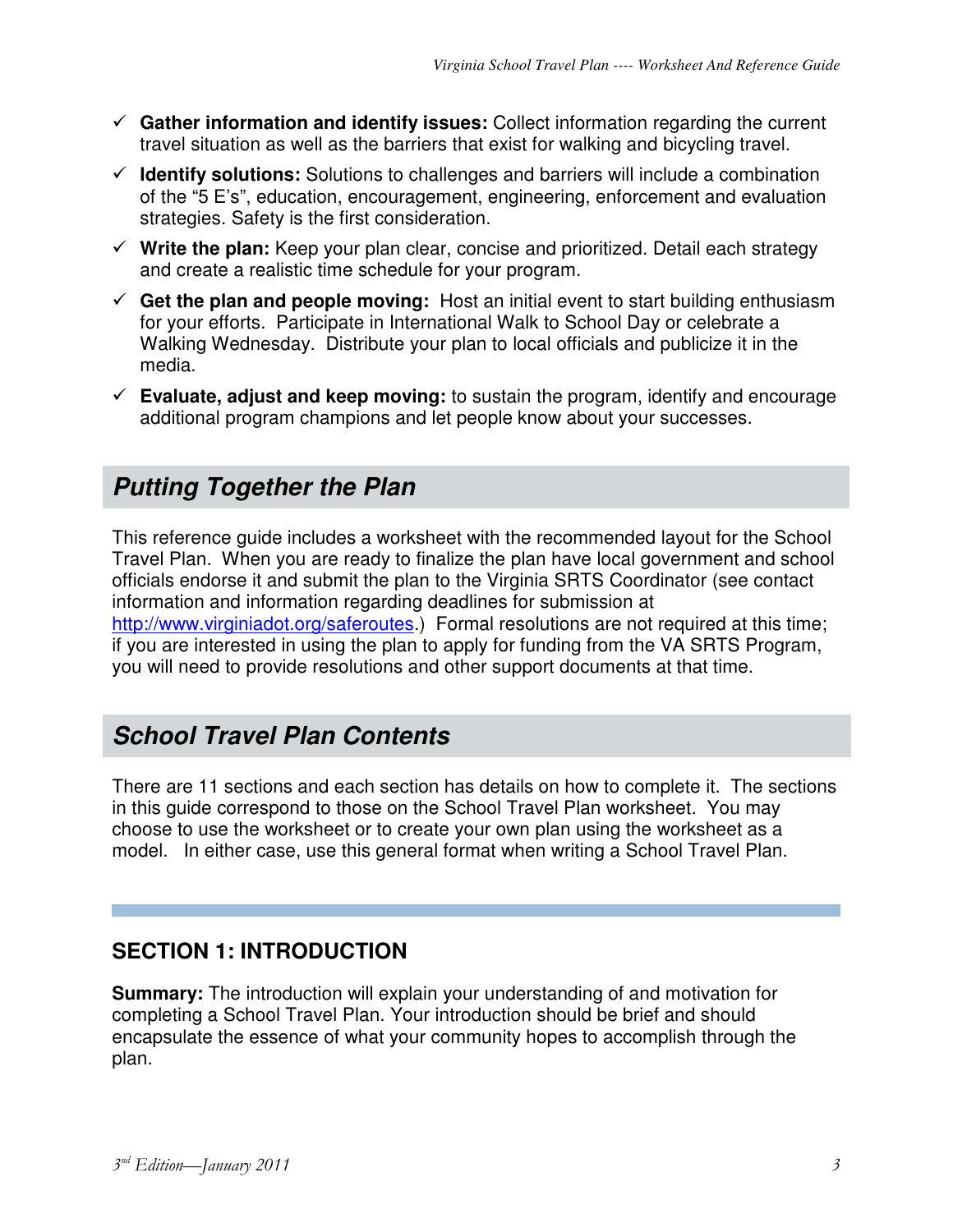**What to include:** Choose a name for your Plan, and the reasons for creating a Safe Routes to School program that best suit your school's situation. Your selection will answer the question, "Why has our school/community chosen to create a Safe Routes to School program?" It will explain your school's main motivations for wanting to improve physically active transportation for the trip to school.

**Tips on completing this section:** Engaging all stakeholders is the key to accurately representing your community's priorities for school travel. The question stated above can be posed to the school community during public input activities such as meetings, interviews and surveys.

#### **SECTION 2: THE SAFE ROUTES TO SCHOOL TEAM**

**Summary:** A Safe Routes to School (SRTS) Team is a core group of people that commit to preparing, writing and following through with the School Travel Plan and its strategies. In order to ensure communication across disciplines, the SRTS Team includes representatives from a range of stakeholder groups. In this section you will identify each member of your Team.

**What to include:** List each member of your Safe Routes to School Team according to their affiliation by School/Community/Government and title. You may have as many members as you like. Specify a primary contact person for the Plan among the team members listed. Please include representatives from each of the stakeholder categories: School, Community and Local Government.

**Tips on completing this section:** The most successful School Travel Plans are created by a variety of stakeholders who are concerned with safe and active school travel in the community. Engaging all appropriate stakeholders is the key to accurately representing your community's priorities for school travel. This list is intended to provide examples of a well-rounded group with a wide range of interests and expertise related to SRTS.

#### **School:**

Principal and other administrators Parents **Students** Health/physical education teachers PTA/PTO representative

#### **Community:**

Community members Neighborhood association members Local business

#### **Local Government:**

School nurse School division transportation director Adult school crossing guards

Local pedestrian, bicycle and safety advocates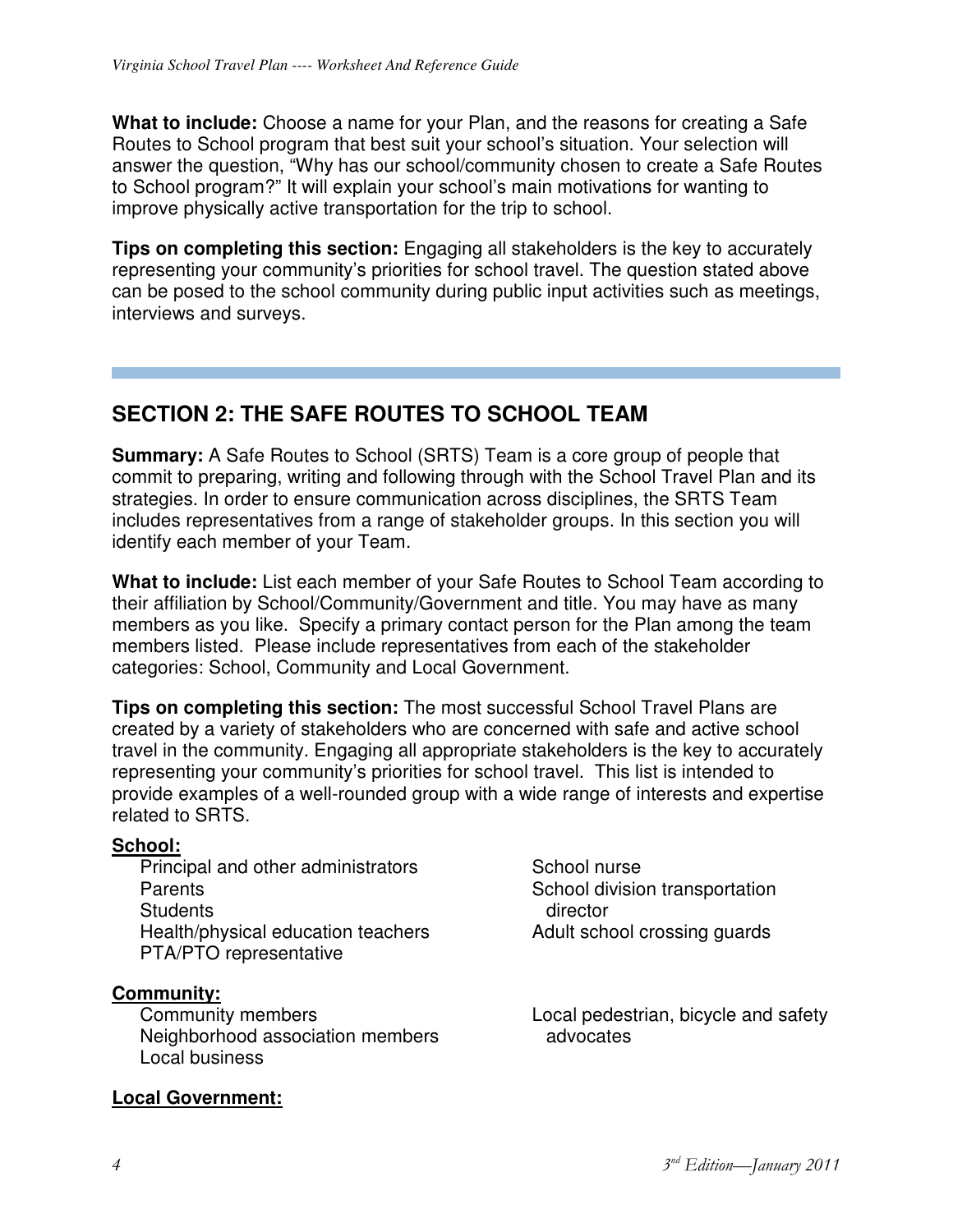Transportation planner or traffic engineer Neighborhood planner Public health professional

Public works representative Law enforcement officer Local pedestrian and bicycle coordinator

## **SECTION 3: THE PUBLIC INPUT PROCESS**

**Summary:** In addition to building a great Safe Routes to School Team, your efforts should include consultation with the larger school community and public. There are many ways to accomplish this efficiently while still gathering critical information.

**What to include:** The public input process is intended to assist you with gathering both baseline data and information regarding obstacles and solutions to walking and bicycling to school. For each type of public input, please include a very brief description including the dates, and the level of participation. However, be sure to remember to bring your finished plan back to the public for review and comment. There are other examples of public input processes not identified in the checklist provided in the School Travel Plan Worksheet. Make certain you note these activities in your plan.

**Tips on completing this section:** The different processes for consulting the public require different levels of participation. Some processes reach a targeted group of people; others reach a wide variety of individuals. Similarly, some processes capture the input of many people; others only consult a handful. Utilize the processes that best suit your school's availability of time, energy and resources.

Following is a summary of the types of public input that may be included, and ideas on how to carry them out:

- **Administer Parent Surveys** The National Center for Safe Routes to School recommends using a parent survey to capture critical attitudes of parents and caregivers regarding walking and bicycling to school and opinions of both real and perceived dangers. Parent Surveys, available online from the National Center for SRTS (under "Evaluation" at http://www.saferoutesinfo.org/resources/index.cfm) can also gather information regarding problems along the walking route and how far students reside from school.
- **Host public meetings** This involves a town hall style gathering where general members of the public are invited to participate and offer their opinions. Set a date, publicize the meeting and use the time to discover the community's vision for walking and bicycling to school and brainstorm obstacles and solutions.
- **Interview key stakeholders** Talking individually with those directly involved with student travel can provide valuable insight into the issues at hand. Principals, crossing guards, parents, local traffic engineers and law enforcement are good people to contact for interviews.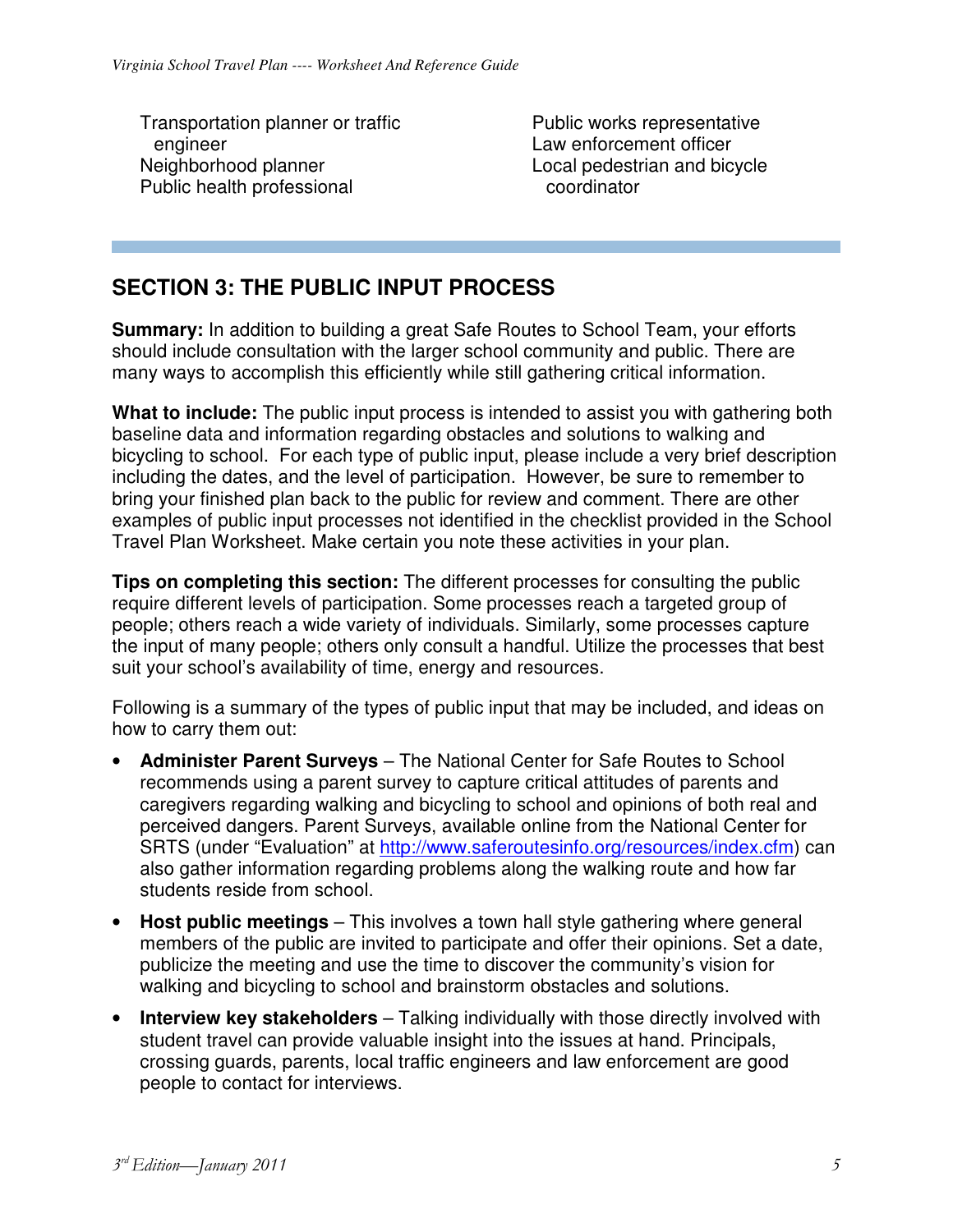- **Solicit student opinions** Students often have a unique perspective on walking and bicycling to school. After all, they are the ones doing it! Find out what students think by including them as members of the Safe Routes to School Team and in other general public input activities. Or you can specifically ask students what they think through the student council, during an assembly or as part of an essay assignment.
- **Publicize a public comment period** One simple way to gather public opinion is to announce a public comment period. Pose a single question to the public: How can we improve walking and bicycling to school in our community? Publicize the question through newsletters, websites and email and provide a feedback mechanism.
- **Conduct a community "walkabout" or "bikeabout"** Although traffic professionals are required for the planning and design of infrastructure improvements, citizens can participate in evaluating pedestrian and bicycle facilities and accommodations along common routes or prospective routes to school. Neighborhood walkabouts and bikeabouts are exercises used in many Safe Routes to School programs to raise awareness of the issues and conditions impacting walking and bicycling, to gather information about safety concerns and route deficiencies, to help create school route maps, and to garner support for needed changes. Have participants use checklists to record their impressions during these evaluations.

Walkability checklist: http://drusilla.hsrc.unc.edu/cms/downloads/walkabilitychecklist.pdf

Bikeablility checklist: http://www.bicyclinginfo.org/pdf/bikabilitychecklist.pdf

- **Incorporate existing bike or pedestrian plan recommendations**  Some communities have approved bicycle or pedestrian plans in existence. These documents may already have accomplished some of the work you are seeking to carry out through the School Travel Plan process. Consult your local jurisdiction to see if there are existing plans, see where your goals overlap, and tailor your plan to include any strategies that serve both sets of needs.
- **Incorporate School Wellness Policy objectives** All schools participating in the National School Meals Program are required to develop and adopt a local School Wellness Policy, including student nutrition and physical activity goals. Check your school's Wellness Policy to see if these goals correspond to any Safe Routes to School activities.

There are other examples of public input processes not identified in the checklist. Make sure to include any such public input activities that you have utilized.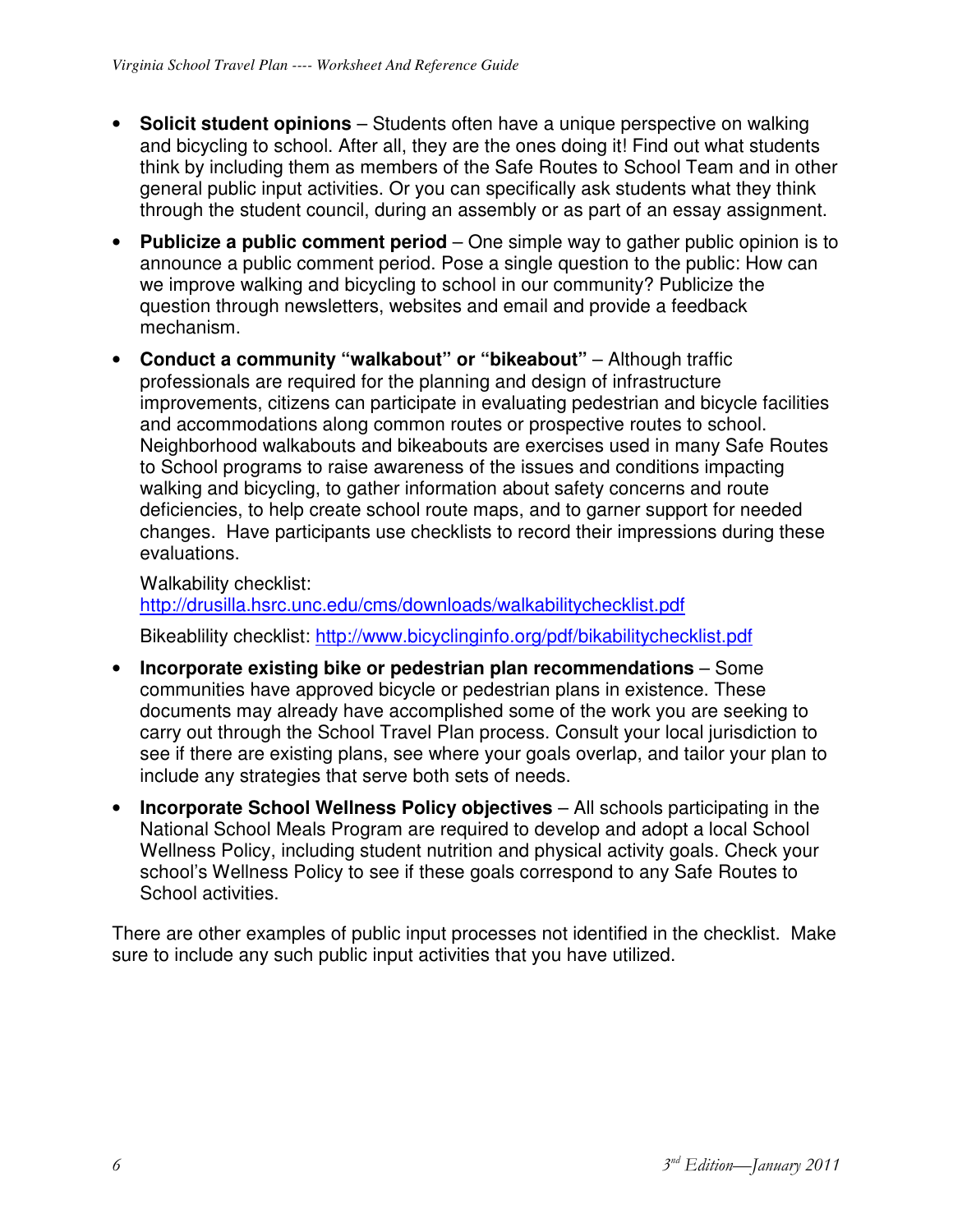## **SECTION 4: DESCRIPTION OF SCHOOLS**

**Summary:** In this section, you will provide some background information about your school(s) and community.

**What to include:** Describe the scope of your School Travel Plan. Does your School Travel Plan address the needs of a single school, a school division, a city, a town, a county, or a region? List the names of the schools covered in the plan, street addresses, school enrollment and grades served for each. Also, is there other relevant information about the student population and community not included elsewhere in the plan; for example: are these neighborhood schools, a city-wide academy, or does it draw from a zone and also the entire locality? Do many students and their families have limited English proficiency? is this a Title One school?

**Tips on completing this section:** Think strategically about the size and breadth of your School Travel Plan, and how many schools will be included. Some communities may wish to do a large School Travel Plan, covering the needs of as many schools as possible. Others may wish to start with a single pilot school to test out strategies and evaluate effectiveness before broadening the effort. Those schools that will be part of an infrastructure application must be included in separate travel plans, except in cases where a single project would impact adjacent schools.

## **SECTION 5: CURRENT SCHOOL TRAVEL ENVIRONMENT**

**Summary:** Section 5 paints a picture of how students and families currently make the trip to and from school. This includes important baseline data that will help your school determine the impact of your initiatives and also measure success. If your plan includes multiple schools, utilize aggregate data for the following information.

**What to include:** Provide as much detail as possible about the factors that affect how students regularly travel to school. You will need to include:

- **Student travel modes**  The number of students traveling to school broken out by various travel modes (walk, bike, bus, family vehicle, carpool, public transit, etc.)
- **Distance from school** Knowing how many students live within walking distance (under one mile), bicycling distance (under two miles), or further is important in determining the type of approaches to use in your Plan. Distance from school of students in grades K-8:
	- $\circ$  Number living within  $\frac{1}{2}$  mile of school
	- $\circ$  Number living more than  $\frac{1}{2}$  mile and less than 1 mile
	- o Number living 1 mile to 2 miles from school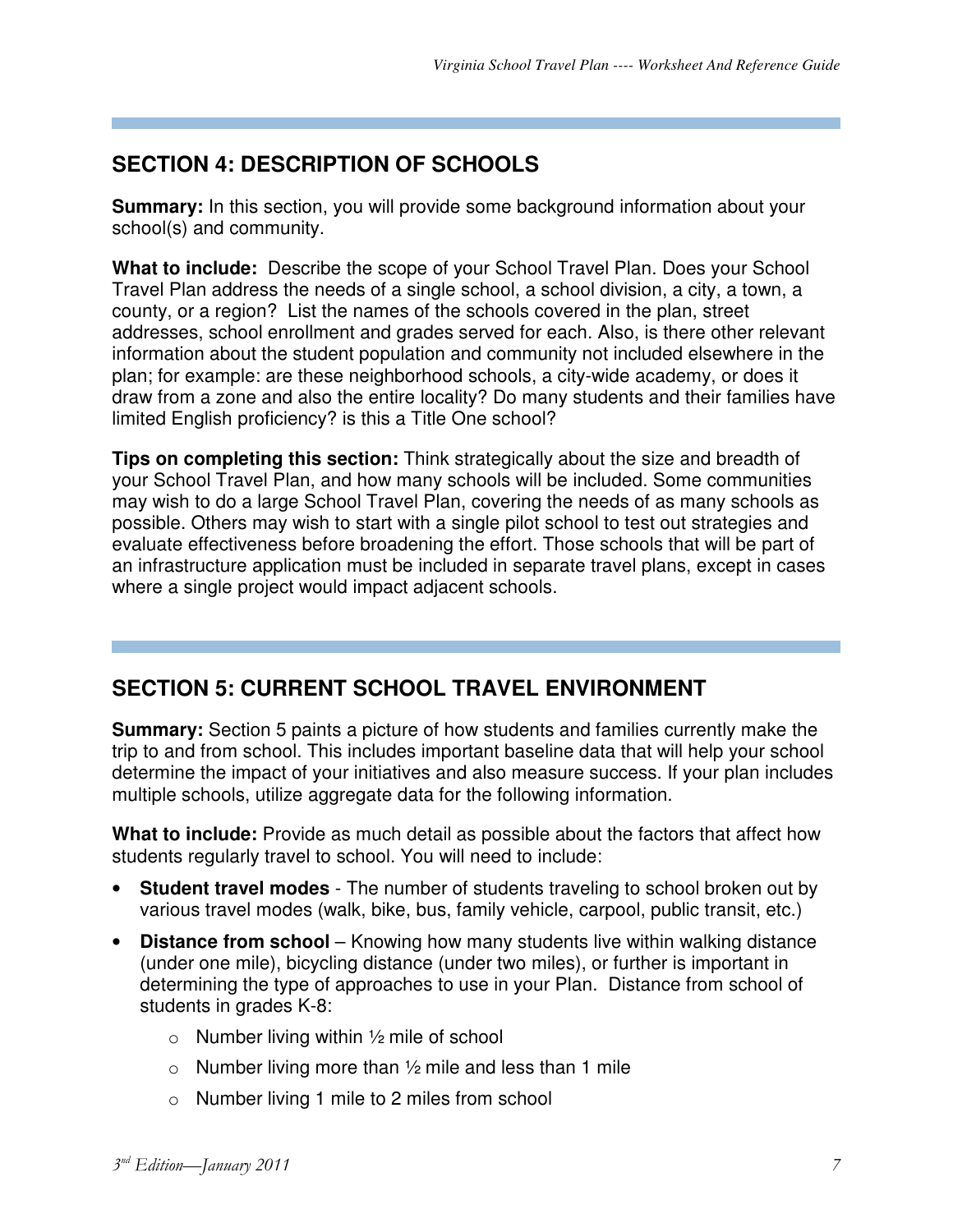- o Number living more than 2 miles from school
- **What your school is doing already** This section should also include anything your school is currently doing or has done in the past that promotes physically active transportation, health lifestyles, traffic safety, etc.
- **School travel policies** Cite any official or unofficial policies of the school relating to student travel, such as bicycling bans, early dismissal of walking/cycling students, age restrictions or special permissions related to walking/bicycling, etc.
- **Busing Service** Communities in Virginia sometimes provide bus service to students who are eligible based on the distance they live from school or because of hazardous street/road conditions. These hazards may be eliminated through a Safe Routes to School initiative. Check with your school division to find information on who does and does not qualify for bus service and include a brief description in this section.
- **Arrival/dismissal procedures** Explain the process by which students arrive and leave the school each day, whether by foot, by bike, on a bus or via family vehicle. Include any special procedures involving teachers or staff. Details may include the time periods for each, which/how many doors are used, number of personnel involved, morning line-up procedures, etc. Describe the location of parking lots, school bus and private vehicle pick-up and drop-off zones, bike parking areas, etc. For multiple school locations, summarize the information.

**Tips on completing this section:** For student travel modes, use the Student Travel Tally Sheet to determine current modes of student travel. The Student Travel Tally Sheet is a simple hand-raise survey completed in the classroom with students for 2-3 days that measures how each student travels to and from school each day. (For Student Travel Tally Sheets and Parent Surveys, see "Evaluation" at http://www.saferoutesinfo.org/resources/index.cfm)

To discover the distance students live from school, investigate whether your school division transportation office has a map that plots student addresses and make estimates from there. You can also gather distance information by administering the Parent/Guardian Travel Survey and use the online tools to help complete portions of this section: http://www.saferoutesinfo.org/tracking/

If your school has specific travel policies, they may be included in a parent handbook. Interview the school principal or other school officials to obtain information about these items.

## **SECTION 6: BARRIERS TO ACTIVE TRANSPORTATION**

**Summary:** Section 6 identifies the obstacles that hinder students' ability to safely walk or bicycle to school. Obstacles can come in many forms and can include physical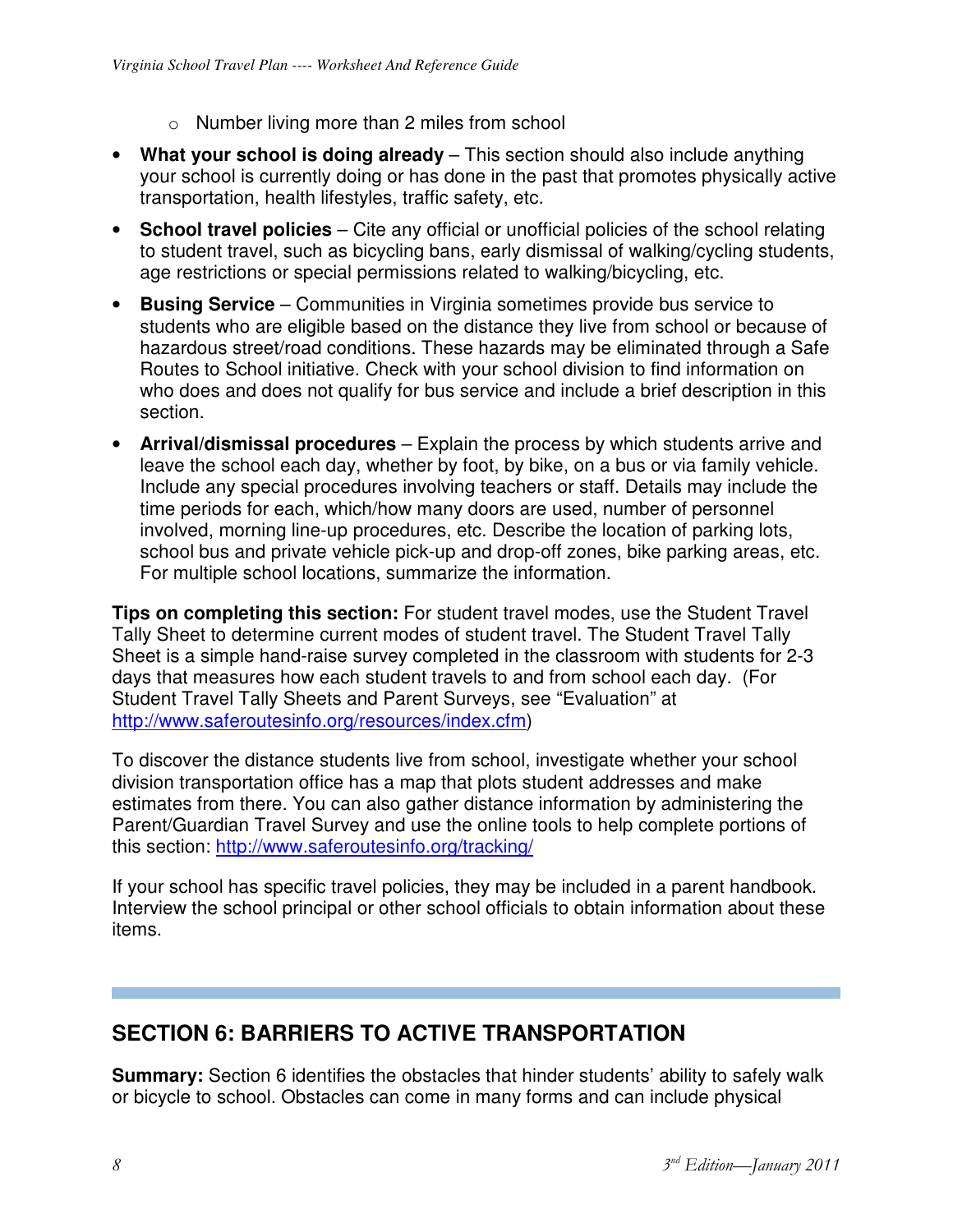barriers (missing or poor walkways and bikeways, distance, lack of access, difficult crossings), traffic problems (driver recklessness, vehicle volumes and speeds), public safety issues and attitudes toward walking and bicycling. Knowing which problems to address first will help you make progress toward true change.

**What to include:** The checklist in the School Travel Plan Worksheet identifies a number of common barriers to walking and bicycling, but is by no means comprehensive. Identify the importance of physical and other barriers to walking and biking to school along likely routes of travel, and rate the importance of each as High, Medium or Low. For location-specific barriers or deficiencies, don't forget to include a street name, including cross-streets.

- **Traffic crashes** A pattern of traffic crashes is often a strong indicator of areas needing improvements. This information may be available from your local police department in the case of cities or from VDOT in the case of state maintained roads in most counties. Summarize any available data regarding the number of traffic crashes of all types within two miles of the school, especially those involving children in grades K-8.
- **Missing or insufficient walkways** Sidewalks and side paths are the primary pedestrian facilities that permit children access to school by foot. Some communities are missing this critical accommodation. Some others have sidewalk networks with gaps along one street or a route.
- **No safe place to ride a bike** People tend to bicycle more when they have a safe, comfortable space in which to ride. But crowded streets, high traffic speeds, poor connectivity and broken or rough pavement can prevent people from choosing to ride a bike in their community.
- **Crossing streets and intersections may be difficult or dangerous** Another common obstacle to walking and bicycling is the inability to cross streets due to a lack of safe crossing points. Streets may be extremely wide, creating an unreasonable crossing distance for children, or may have no traffic controls, preventing safe navigation. Crosswalks may be poorly marked and/or not visible to motorists.
- **Major arterial roads and streets act as dividers** Roads may be congested, dangerous or wide, and they effectively bisect parts of a community. Multi-lane roads with high speeds can separate residential areas from schools. When major highways or expressways pass near a school, it may create difficult and dangerous situations such as exit and entrance ramps, overpasses and interchanges that are not easily navigable by foot or bike.
- **Walkways may not be accessible to students with disabilities** Students who utilize alternative mobility supports, such as wheelchairs, require curb ramps in order to access walkways safely. Additionally, visually impaired students require special accommodations and warning features, to alert them of hazards along walkways.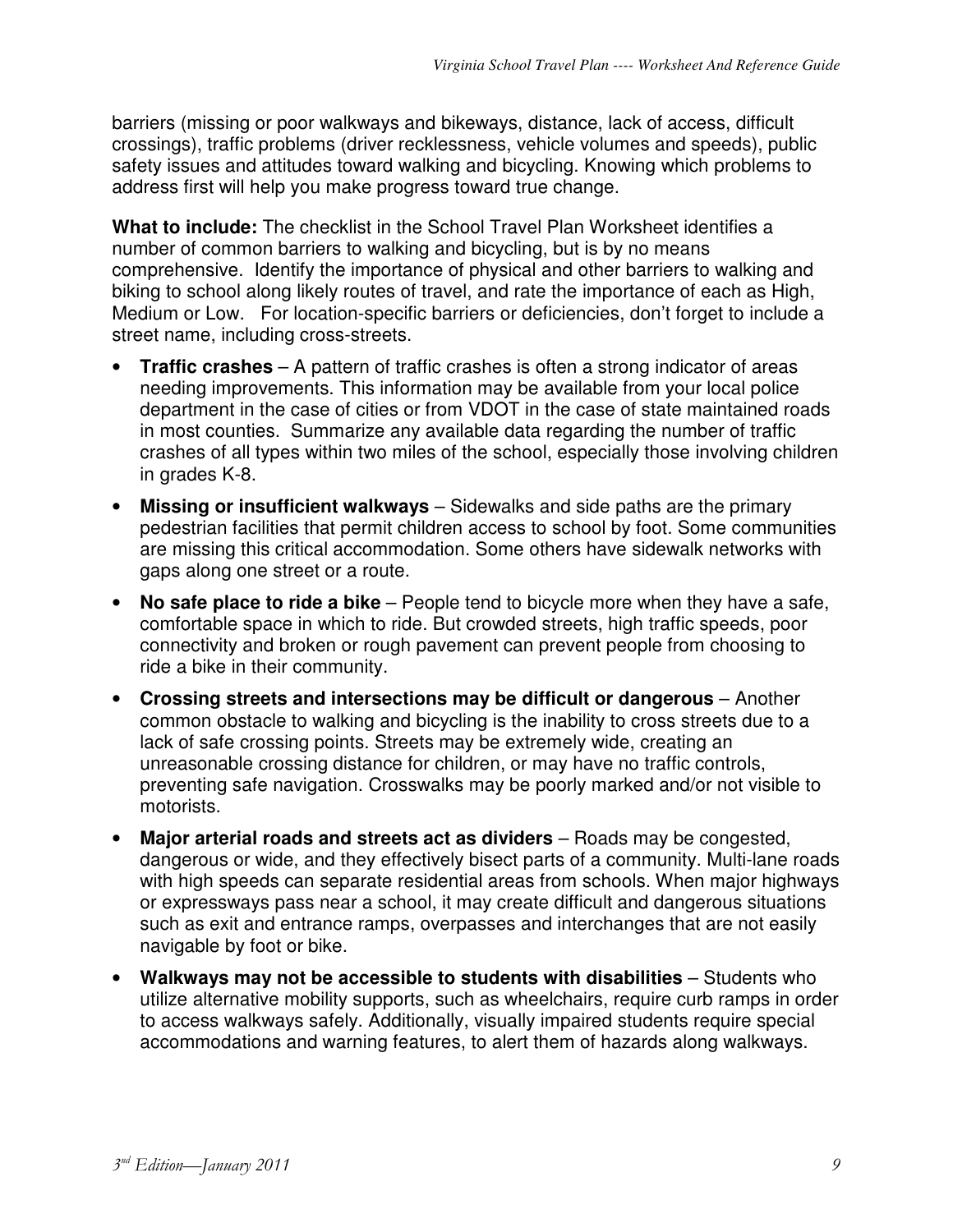- **Distance to school(s) may be too far** More and more, schools are being built outside of residential areas on fringe property, several miles away from students' homes. This effectively prevents many students from walking or bicycling to school.
- **Bike parking at school(s) may be missing, insufficient or non-secure** Students might choose to bicycle to school if bicycle racks or other parking facilities existed. Existing bicycle racks at schools may be in disrepair or may not be situated in secure locations, leaving student bicycles vulnerable to vandalism or theft.
- **Dangerous driving and speeding on streets** Motorists can greatly impact the safety and comfort of walking and bicycling students. Many communities grapple with the difficult task of calming traffic and increasing adherence to traffic laws. High posted speed limits and poor street design may contribute to unsafe driver behavior. This is a problem that may benefit from an educational program and enforcement or engineering strategies.
- **Drop-off and pick-up process may create congestion and unsafe behaviors** A major source of rush hour trips is attributed to vehicle trips to and from school. In some cases, student arrival and dismissal times are often characterized by long lines of vehicle traffic, clogged streets and parking lots, and illegal parking. This may cause an unsafe situation for children attempting to use active transportation. Some schools complain about impolite or even aggressive behavior by drivers – including parents. Many idling vehicles in the vicinity of a school degrades air quality and contributes to an unhealthy environment for children.
- **Public safety concerns** Anxiety surrounding public safety and security can also impact student walking and bicycling. Fears of crime and violence can range from gang activity to stranger abduction to stray dog attacks. Whether real or perceived, peoples' level of confidence in the safety of their community can act as a powerful barrier to walking and bicycling among students.
- **School policies** Occasionally schools will enact a policy that dissuades or outright prohibits active student transportation practices. Bicycle and walking bans can be found at some schools. Sometimes these policies have existed for years, with no one remembering why or when they were enacted.
- **Local ordinances negatively impact pedestrians and bicyclists** Some communities prohibit the construction of pedestrian or bicycle infrastructure along certain types of roads. Planning commissions, zoning departments and other agencies can often create environments that favor motorized vehicles over pedestrians and cyclists.

**Tips on completing this section:** Refer back to Section 3 on public input processes, and see if one of these activities can assist you in gathering information on barriers. In particular, community walkabouts may prove extremely valuable, as well as conducting the Parent/Guardian Travel Survey.

Assign a small group to observe student drop-off and pick-up times. It can be an eyeopening experience for those who are not familiar with the procedures. Videotaping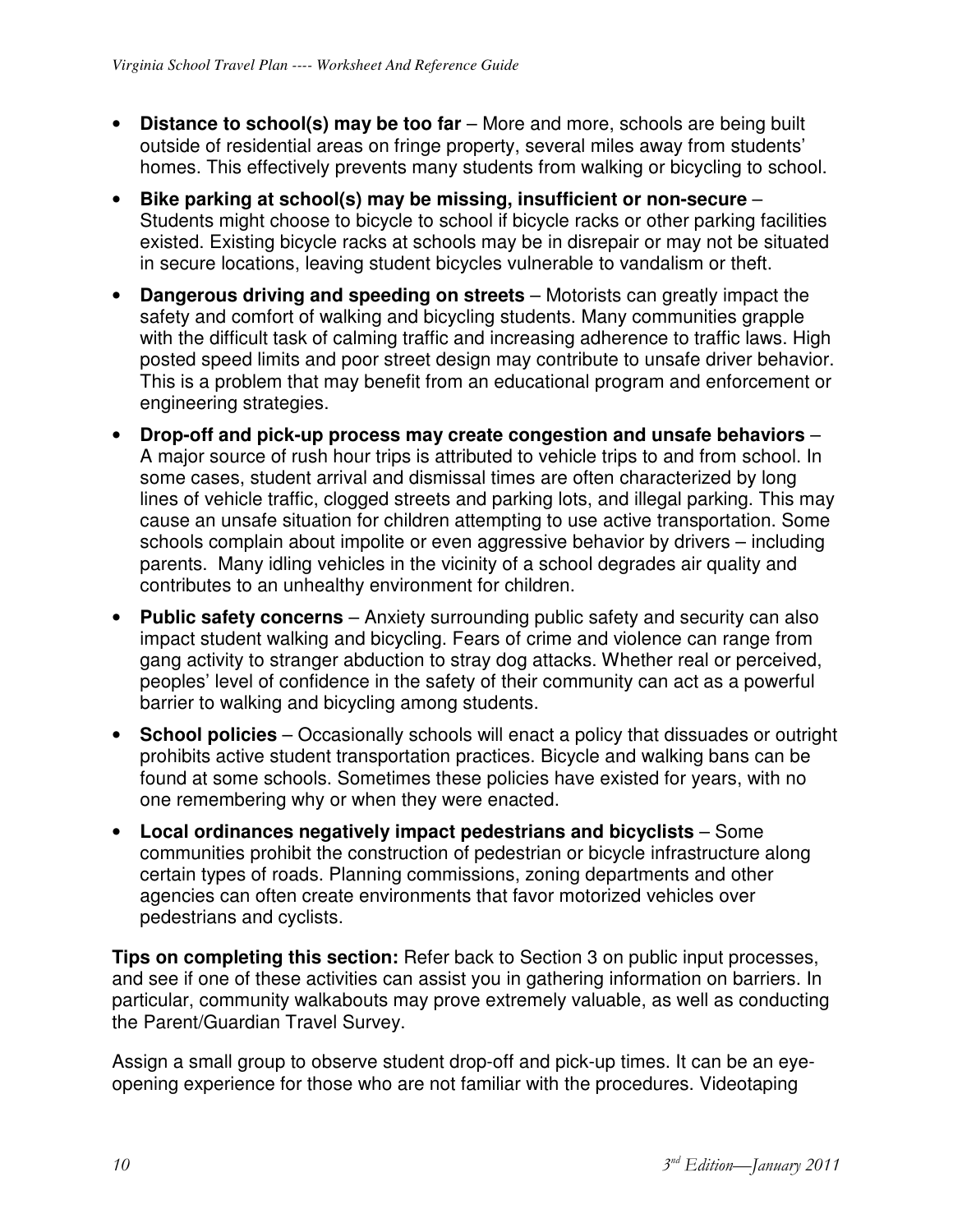these scenarios to be shown later at public sessions or Safe Routes to School Team meetings can provide a meaningful context to your School Travel Plan process.

Your local police department or district often keeps information on crime hot spots and crash numbers and locations. Check to see if they have any recommendations for areas you should pay particular attention to.

### **SECTION 7: CREATING SOLUTIONS**

**Summary:** You will no doubt have developed a varied and diverse list of barriers to walking and bicycling. Similarly, your solutions will be multi-faceted, addressing barriers on a variety of different levels. You will also require the participation of experts and stakeholders from several different groups and with different perspectives to make your plan as effective as possible.

Safe Routes to School programs utilize the five "E's" in seeking to improve the school walking and cycling environment: Education, Enforcement, Encouragement, Evaluation and Engineering. These include:

#### **Non-Infrastructure**

- **Education:** Education activities include teaching pedestrian, bicyclist and traffic safety and creating awareness of the benefits and goals of SRTS.
- **Enforcement:** Enforcement strategies act to deter unsafe behaviors of drivers, pedestrians and bicyclists, and to encourage all road users to obey traffic laws and share the road safely.
- **Encouragement:** Encouragement strategies are about having fun they generate excitement and interest in walking and bicycling. Special events, mileage clubs, contests and ongoing activities all provide ways for parents and children to discover, or re-discover, that walking and bicycling are do-able and a lot of fun.
- **Evaluation:** Evaluation will help you measure the impact of your efforts. The two main categories for measurement are changes in travel mode (increases in walking/bicycling) and safety (decreased crashes, improved safety behaviors and knowledge). Evaluation will also help you keep track of the progress you are making toward your goals, and will inform any changes or updates to the Plan.

#### **Infrastructure**

 **Engineering:** a broad term that describes physical changes to the walking and bicycling infrastructure. Engineering solutions include the design, implementation, operation and maintenance of traffic control devices or physical accommodations/improvements, including low-cost as well as high-cost capital projects.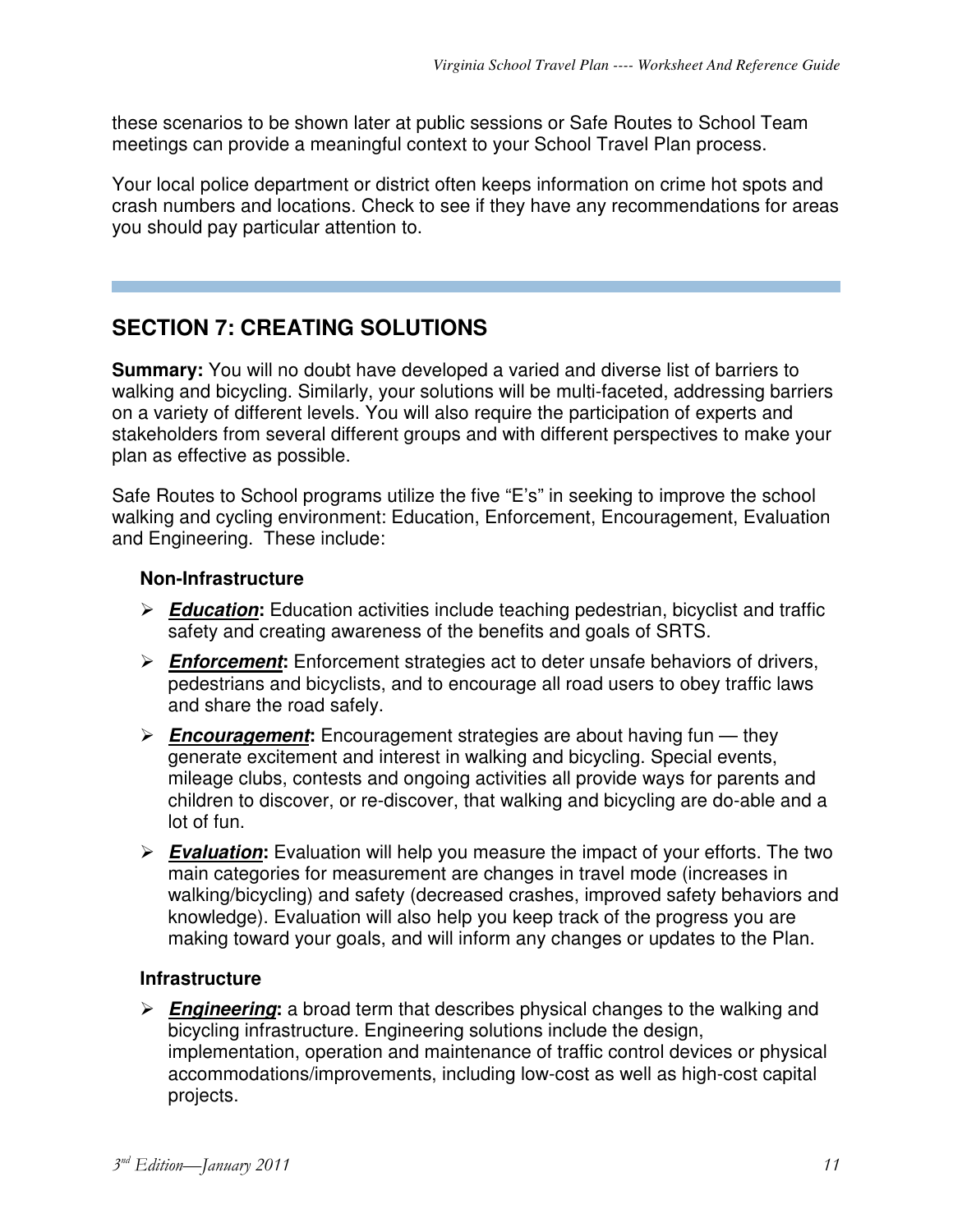**The National Center for Safe Routes to School has an excellent online guide that provides detail and resources on 5 "E's" activities.** Visit their website at http://www.saferoutesinfo.org/.

#### **What to include:**

- 1. **Goals** The goals of your plan are general, broad statements that express the overall focus of your School Travel Plan. Goal statements answer the question, "What do I want to achieve?" You may choose one or both goals listed in the Plan worksheet. Some schools may desire higher levels of walking and bicycling among students. Other schools already experience high levels of walking among students, and are primarily concerned with improving safety.
- **2. Strategies** Strategies are specific, measurable activities that answer the question, "How will I meet my goal?" Your strategies should directly address the barriers identified in the previous section. They will be framed using the 5 "E's" approach, with "evaluation" being expressed as a measurable target and timeframe for implementation. Select as many strategies as you like to help you achieve your goal(s).

**Your School Travel Plan must include at least one strategy from each of the five "E" categories in order to receive VDOT approval.** The goal is to encourage multi-faceted, holistic plans and approaches to school travel. If you go on to submit a SRTS funding proposal, you do not need to pursue funding from VDOT for all the strategies you identify. For engineering solutions, it's best to identify and prioritize projects along routes that will be important to many walkers/cyclists. For strategy details, include each project location by street and block number or intersections. Please note which hazard, barrier or problem(s) is being addressed by each strategy.

Section 7 of the worksheet is subdivided to include specific strategies for each of the 5 "E's" as follows:

- 7a: Education Strategies
- 7b: Encouragement Strategies
- 7c: Enforcement Strategies
- 7d: Evaluation Strategies
- 7e: Engineering Strategies

**Tips on completing this section:** Your team will be called upon to truly work together and pool its expertise. The number of strategies listed in "Creating Solutions" may seem overwhelming, and you may not be familiar with all of them. Many of the strategies are self-descriptive: constructing sidewalks, teaching safety skills, training crossing guards. However, many others involve more 'jargon', particularly with regard to engineering solutions.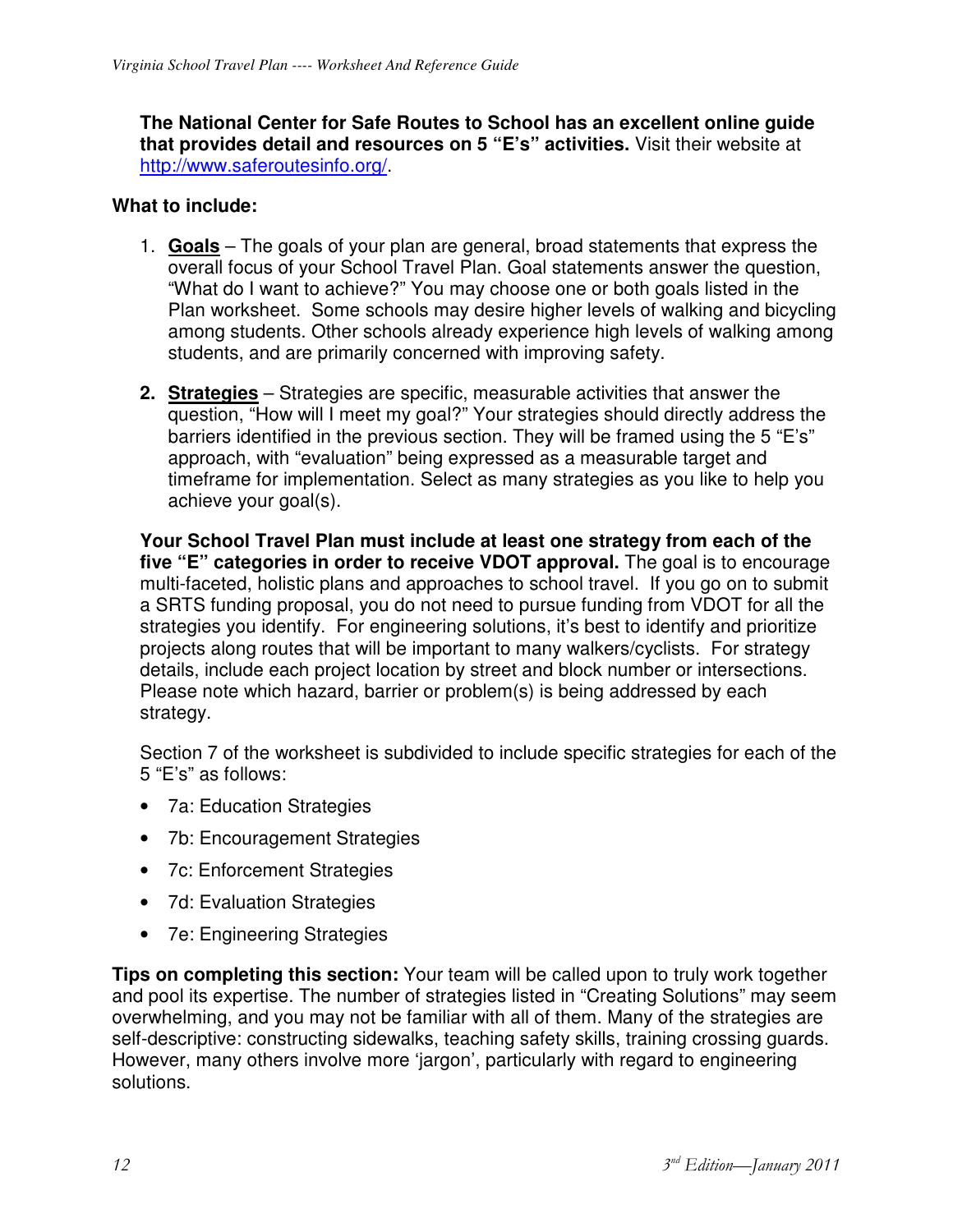Due to the technical nature of engineering strategies, also be sure to involve a traffic engineer or planner for this phase of plan creation. Even if they are not regular members of your Safe Routes to School Team, their expertise can assist you in proper selection and cost estimation for any construction projects. Be sure to contact your local transportation office (municipal, town, county, or state) for their involvement and approval of recommended infrastructure improvements. Consider prioritizing improvements on an existing route that students already travel or one that may improve the opportunity for the most students to be able to walk or bike to school.

**Make sure the solutions you choose are reasonable and achievable.** Take into account the amount of energy, time and resources that will be required of school staff, volunteers and others. Try and identify activities that correspond with other community efforts and programs, such as existing police enforcement projects and planned infrastructure improvements. With regard to engineering improvements, choose lowcost projects wherever possible. Many of the most effective improvements are the least expensive to implement, such as improved crosswalks and traffic calming measures.

### **SECTION 8: MAPPING**

**Summary:** It is important to be able to visually represent existing walking and bicycling routes, as well as the kinds of infrastructure changes you would like to implement. You should obtain a map or an aerial photograph of the area for inclusion in the plan.

#### **What to include:**

- Map A: School Overview Map, show and label: 1) location of target school(s); 2) a twomile radius around school; 3) attendance zone boundary for each school or a note that boundary is city-wide, for example; 4) any major streets/roads; and 5) location of proposed engineering strategies.
- Map B: Pedestrian and Bicycle Infrastructure within a half mile radius, show and label: 1) existing sidewalks, multi-use paths and bike lanes within 1/2 mile of each school; 2) identified barriers; 3) neighborhoods or student clusters ; 4) location of any traffic signals and crossing guard locations; and 5) location of proposed engineering strategies. (For School Travel Plans with multiple schools, it may be necessary to create several maps to show the pedestrian/bicycle infrastructure around the schools.)
- Map C,D,E etc: Infrastructure Improvement Map (only if infrastructure changes are planned) In these maps, you denote the location of schools and planned improvements. Show and label the following: 1) proposed strategies and surrounding street names, for example within three or four block radius; 2) stop, yield signs and traffic signals; 3) school flashing beacons; 4) speed limit on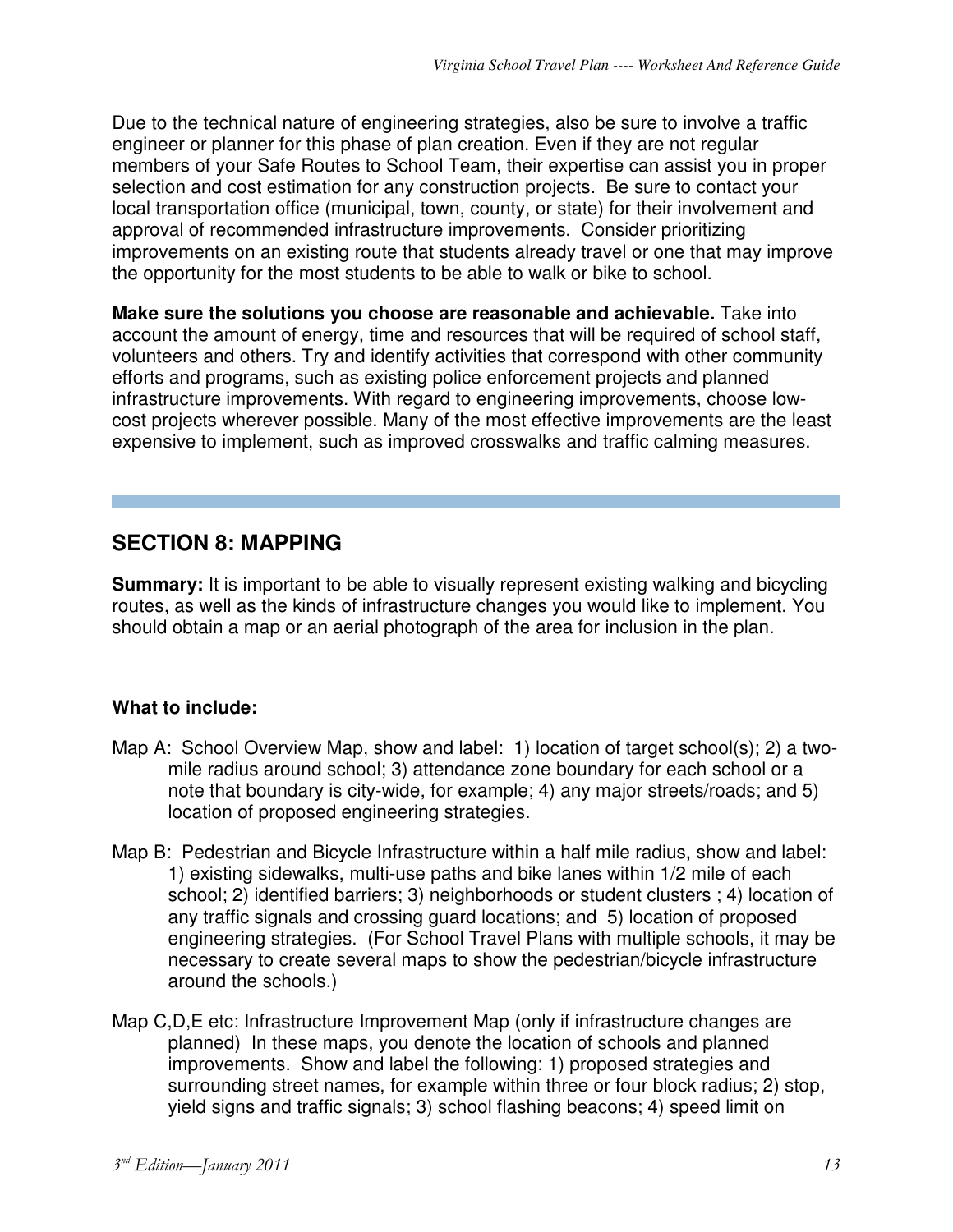roads/street; 5) vehicle counts on road (i.e. AADT, and peak hour); and 6) school entrances, when nearby. If your Plan seeks to outline infrastructure improvements at several locations, create a separate map for each site.

**Tips on completing this section:** Mapping is very important to locating the hazards and barriers and proposed improvements you are planning. If GIS support is not available, consider using Google Maps, or a similar tool, to show aerial views. Sketch-maps to scale should show all of the information listed above. You may need the assistance of a professional traffic engineer or planner.

## **SECTION 9: THE ACTION PLAN**

**Summary:** This is the section where you put everything together into a single chart or similar format that details a schedule for each plan objective, as well as which team member is responsible, when the objective will be completed and how the activity will be funded.

**What to include:** The first three columns of the Action Plan will consist of each strategy, identified in Section 7, along with the type of strategy and any detail you included. You must then complete the following columns for **each strategy**, including the amount of time for implementation, the person or persons responsible for that strategy, the status of the strategy, the percentage of students affected by the program or project, the estimated cost, and any potential funding sources. An example of a chart is depicted**:** 

| <b>Strategy Type</b><br>(which of<br>The $5 E's$ ) | <b>Strategy</b><br><b>Name</b>   | <b>Strategy</b><br><b>Detail</b>          | Time<br><b>Frame</b> | Responsible<br>Party        | <b>Status</b>        | $%$ of<br><b>Students</b><br><b>Affected</b> | <b>Estimated</b><br><b>Cost</b> | <b>Possible</b><br><b>Funding</b><br><b>Source</b> |
|----------------------------------------------------|----------------------------------|-------------------------------------------|----------------------|-----------------------------|----------------------|----------------------------------------------|---------------------------------|----------------------------------------------------|
| Encouragement                                      | Walking<br>Wednesdays<br>Program | Expand<br>Program<br>to<br><i>include</i> | $6 - 12$<br>months   | Bill<br>Smith (PE<br>staff) | Being<br>Implemented | 40%                                          | \$1,000                         | VA<br><b>SRTS</b><br>Current<br><b>Funding</b>     |

**Tips on completing this section:** By now, you will have most of the information you need to complete the Action Plan. It is very important for the Safe Routes to School Team to consult with each of the partners that are responsible for implementing the various strategies before setting timeline targets. Your Action Plan should remain simple, reasonable and attainable. Be descriptive, and include as much strategy detail as you require. Be creative with your funding sources. Many private foundations provide grants to schools to support active and healthy living programs. Your activities may make you eligible for other federal education and transportation funding programs.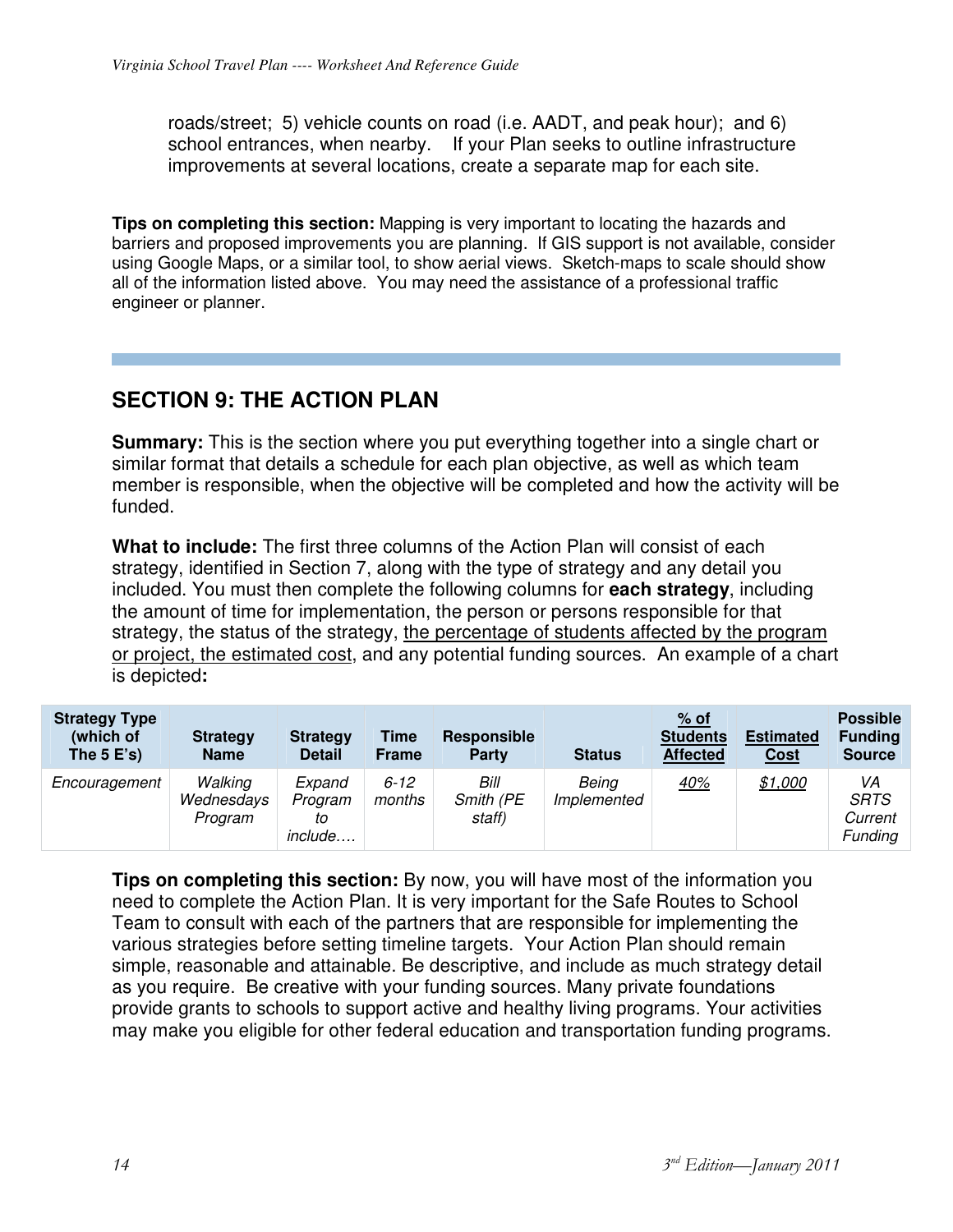The School Travel Plan should be revised routinely to reflect the current implementation status of each strategy. The Safe Routes to School Team should arrange regular meetings to amend, update and discuss the progress of the Plan.

#### **SECTION 10: PLAN ENDORSEMENTS**

**Summary:** Once your plan is completed, make sure the individual school(s) and the school division both provide their approval. If infrastructure improvements are included in your Plan, the local jurisdiction (town, city, county etc.), especially those with authority to implement locally-administered projects on roadways, must also be on board.

What to include: It is important for all parties to agree on the Plan so that expectations are shared, methods are sanctioned and commitments are gained. The people signing the plan should be in a decision-making role and have the authority to speak for either the school or jurisdiction. If it is not possible to obtain signatures on one document, attach emails or letters endorsing the completed plan. There may be other individuals or organizations who would like to approve the plan as well.

Note that formal endorsements including resolutions will be required to accompany any funding applications for the Virginia SRTS Program, so planning to obtain these documents early is recommended.

### **SECTION 11: SUPPORTING DOCUMENTS**

**Summary:** Supply any documents or images that support or enhance your School Travel Plan. Examples of supporting documents could include School Wellness Policies, local bike or pedestrian plans, school safety plans or sidewalk network completion projects. You may also wish to include images of existing infrastructure or plans for new infrastructure.

Additionally, you may include any formal or informal resolutions, letters of support or intergovernmental agreements that have resulted from the School Travel Plan process.

Once your Plan is complete, submit it to the Virginia Department of Transportation for approval. Contact information is located under the Table of Contents at the beginning of this document. Approval of your Plan is required in order to be able to submit a Virginia Safe Routes to School funding application.